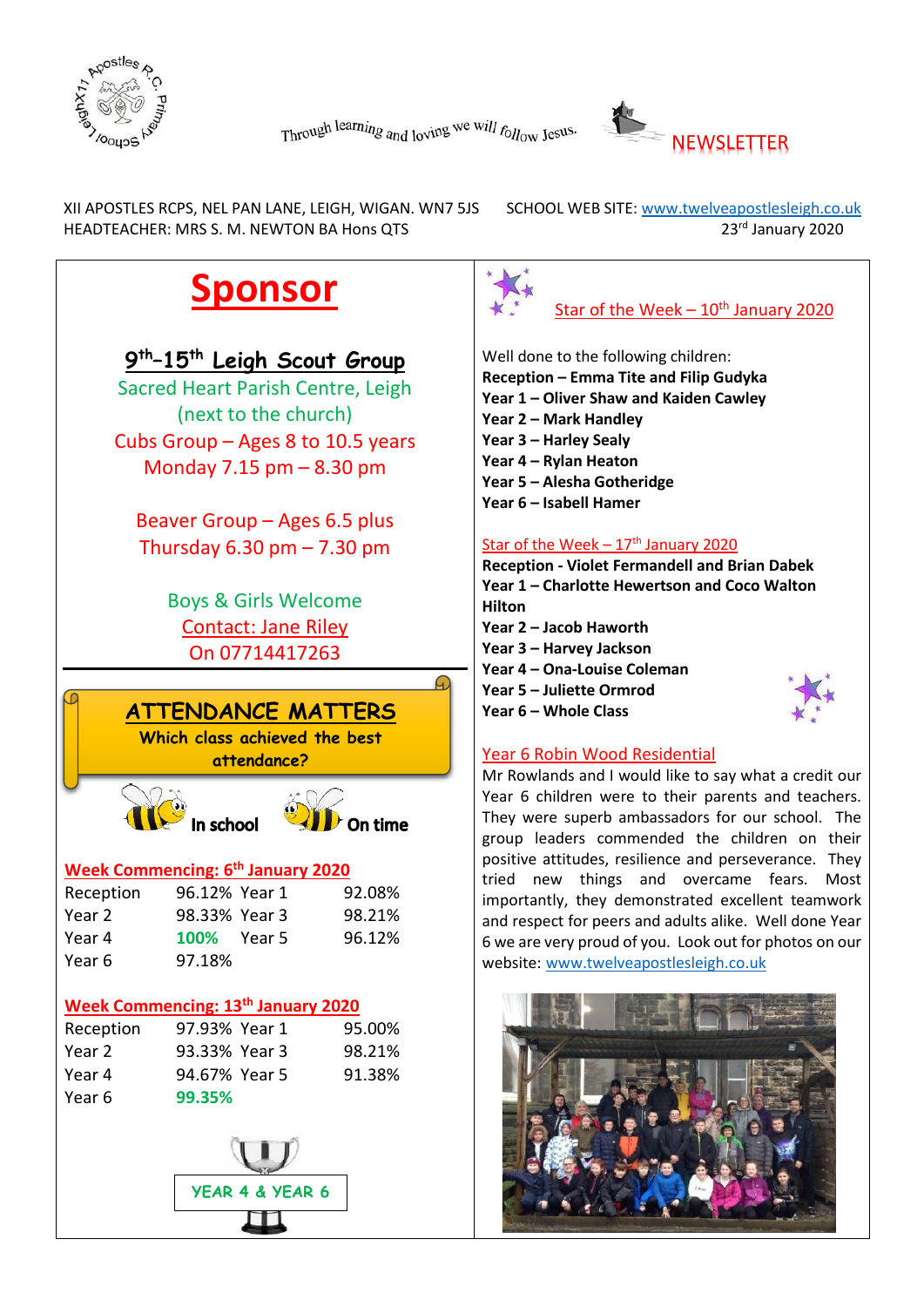#### Friends Meeting

Many thanks to all those that attended this meeting, giving ideas and suggestions for future fundraising events. A total of £2481.83 was raised in the Autumn term and has been used for various workshops for the health and well-being themed weeks e.g. skipping, yoga, dancing and class sets of books.

On behalf of the staff and myself, I would like to thank all those that have organised and supported our events throughout the year.

## Future Events Planned:-

# ble Top Sale

**Table Top Sale** – **Friday 28th February at 3.15 pm** in the School Hall. Parents/Carers can rent a table in the school hall for £10 to sell second hand items e.g. baby items, good quality toys, clothes. The £10 will go to the friends of XII Apostles and any profit will be kept by the person hiring the table. We will have a maximum of 10 tables. Parents and carers can come and browse and buy after school.

This is an ideal opportunity to have a clear out and make some money. If you are interested in hiring a table, please inform the school office. At this stage, it is just an expression of interest and payment will need to be made prior to the event. Please note it is on a first come, first serve basis.

**Treat Friday**; The friends will also organise bags of goodies for the children to buy at the event. This is a new event we are going to trial.

*Treat Friday is also happening after school on the Junior Playground on Friday 24th January 2020.*

**Easter Coffee Morning and Egg Decoration Competition**  $-$  Monday  $6<sup>th</sup>$  April.

**Summer Fair** – Friday 12<sup>th</sup> June. More details to follow.

The friends are making an appeal for items for the Tombola for this event. If you have any of the following that you are able to donate, please send into school any new unwanted Christmas gifts, toiletries, new toys and gift sets.



#### A Plea for Donations

Please can you donate any of the following items;

- Lego
- Dressing up outfit for our Reception Class
- Old PE Kits for spares in school
- Plastic bottles for Eco Club

#### Year 6 Bikeability Cycle Training Programme – Week Beginning 27<sup>th</sup> January 2020

Letters have been distributed to all pupils in Year 6 with the full details of this programme (starting Monday  $27<sup>th</sup>$  January – Wednesday  $29<sup>th</sup>$  January (3) days)). It is delivered by **Fully Qualified Instructors** and commences with a playground session, followed by road training on suitable roads (Risk Assessments are carried out prior to training). At all times and on all rides, the group will be led and followed by an instructor. The courses are fully funded in Wigan.



## Safer Internet Day - Tuesday 11<sup>th</sup> February

Safer Internet Day 2020 will be celebrated globally with the theme: **Together for a better internet.** The aim of Safer Internet Day is to inspire a national conversation about using technology responsibly, respectfully, critically and creatively.

This will be reinforced in all classes in school and in a whole school assembly that week.

There are wealth of resources that parents and carers can access through the link below. Please use these free resources to talk to your child about online safety this Safer Internet Day. The pack includes activities, conversation starters and information to help parents and carers talk to their children about how to navigate the issue of online identity in a digital age in a safe, responsible and respectful way.

[https://www.saferinternet.org.uk/safer-internet](https://www.saferinternet.org.uk/safer-internet-day/2020)[day/2020](https://www.saferinternet.org.uk/safer-internet-day/2020)

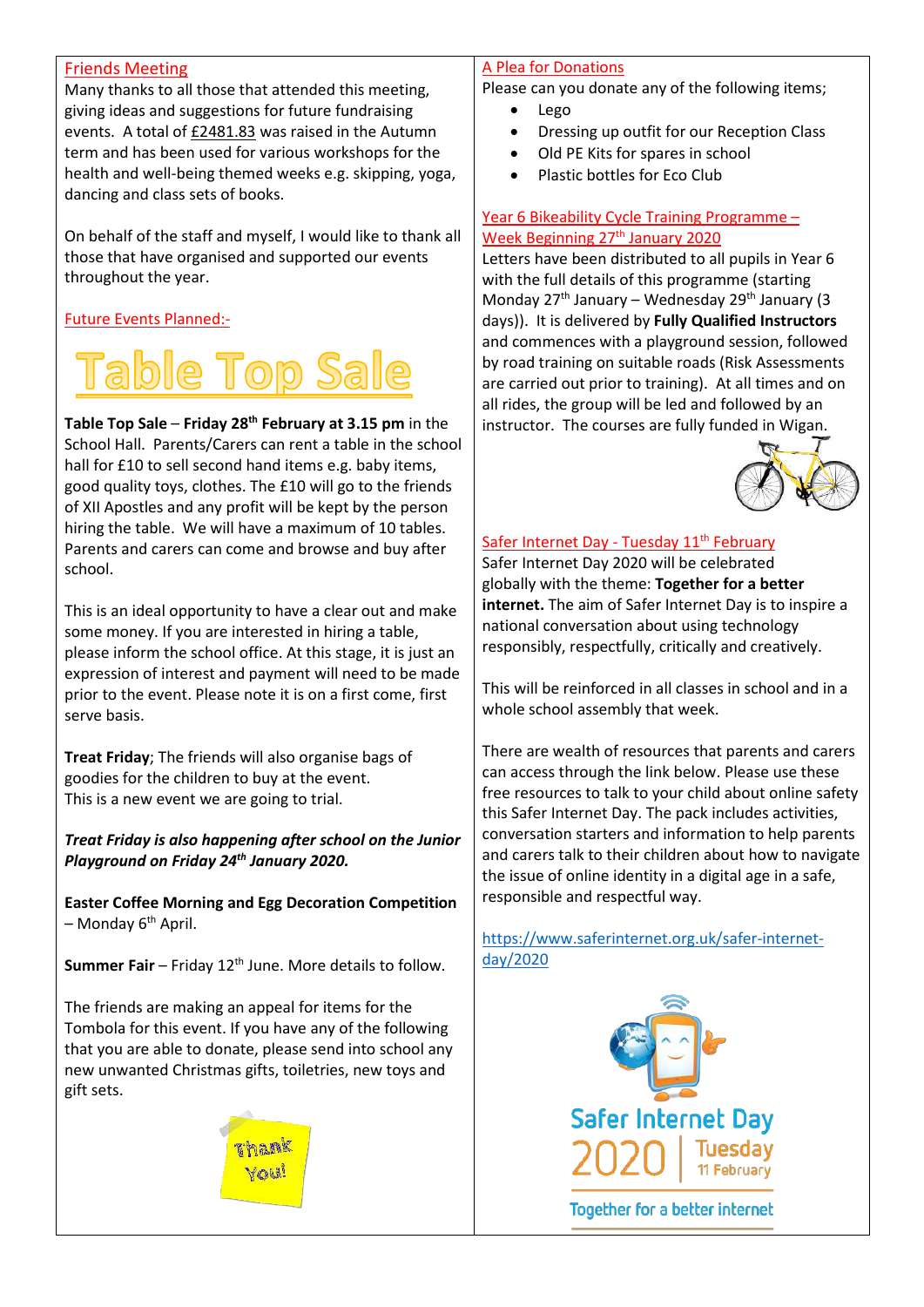#### The Pop Project – Well Being Show



This was a real success in getting across important messages about feeling good in BODY, MIND and SPIRIT.

BODY - Physical health: Healthy eating and physical activity.

MIND - Emotional health: Mental health, self-esteem, handling change, personal identity.

SPIRIT - Social health: Relationships, friendships, bullying, resilience, respect & tolerance.

The team used a unique mix of live music, dancing, video clips and interactive fun.



Pancake Day – Tuesday 25<sup>th</sup> February 2020 Pancakes Peaches and Ice Cream

See flyer attached.

#### Italian Day - Thursday 6<sup>th</sup> February

Cheese and Tomato Pizza with Garlic bread or Pasta Chicken Italian with Garlic bread Strawberry ice cream tubs

See flyer attached.

If your child currently has a packed lunch but would like to have one of the above dinners, please let the school office know by Monday, 3rd February.

If your child normally has a school dinner, then this can be ordered at home/school on the day.

#### Parish Mass

Father Keiran will be celebrating mass in the school hall on Wednesday 29<sup>th</sup> January at 9.30 am with Year 4 - **Everyone Welcome.**

#### Year 4 Sacramental Meetings

The third Sacramental Meeting will take place at:

**Sacred Heart Church Hall** – Tuesday 4<sup>th</sup> February 2020 at 3.45 pm. **XII Apostles Primary School** - Wednesday 5th February 2020 at 4.30 pm. **St Joseph's Mather Room** – Thursday 6<sup>th</sup> February 2020 at 3.45 pm.

If your child is taking part, please ensure they attend one of the above meetings.

#### Volunteers still needed for Bagels!

Many thanks once again to all those parents that have volunteered, both past and present to help prepare and distribute the bagels before the start of school.

To enable us to continue running the magic breakfast programme, we still need volunteers from 8.15 am to 9.00 am to help with toasting/warming of the bagels and taking them outside on the playground. If you are able to give some time and maybe volunteer for a particular day or a week, please leave your name at the school office.



#### Collecting Your Child From School

If your child is being collected by any other adult, please can you notify the school office asap. Thank you.

#### Footpath Closure

As you are aware there are new properties being built next to school. We have been informed that the footpath at the side of school/horses field is being kept open until a new footpath has been built. This footpath will run between the Bridge and at the end of the terraced houses on Nel Pan Lane. Once this has taken place, then closure to the footpath at the side of school/horses field will be made.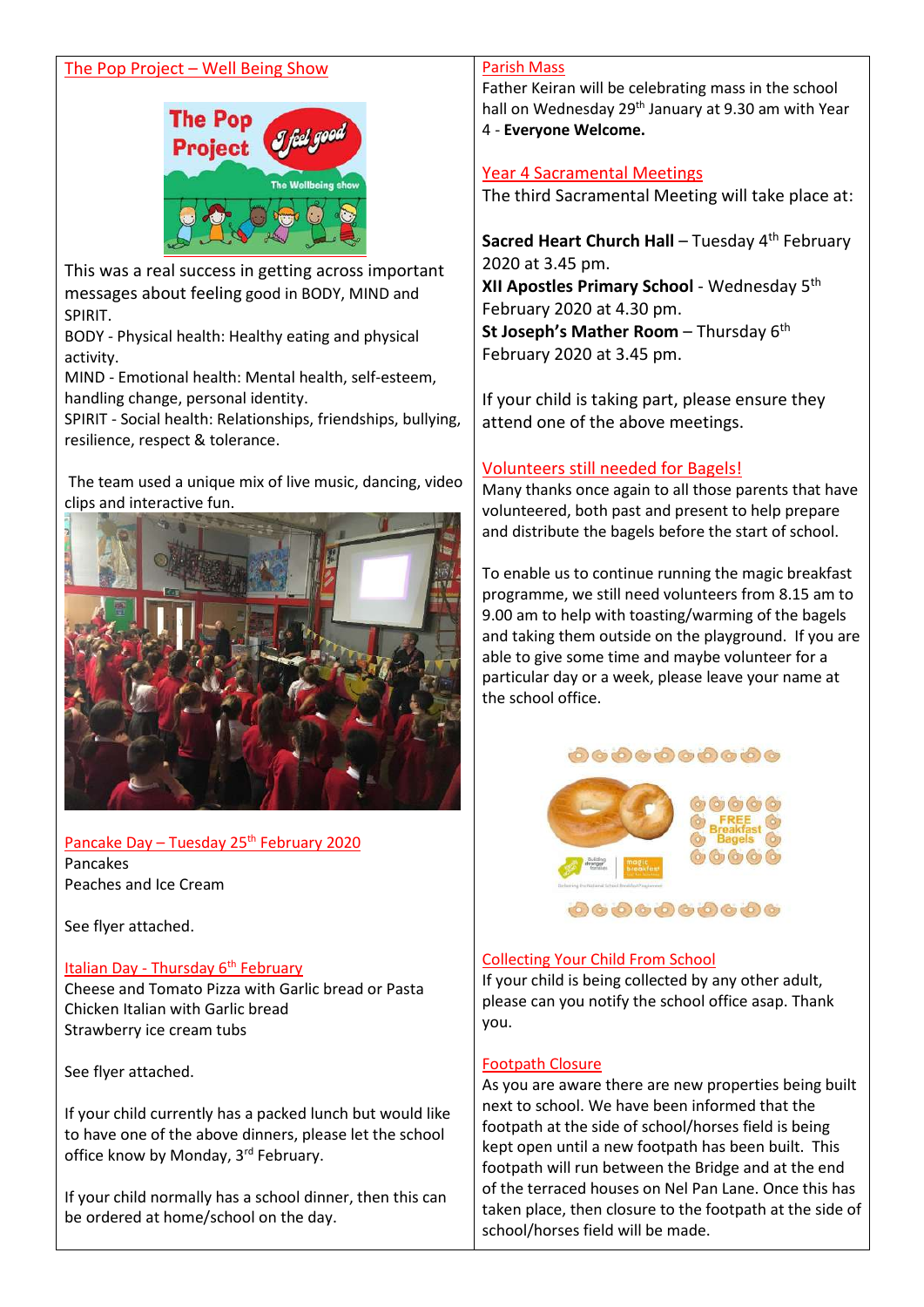## World Book Day  $-5$ <sup>th</sup> March 2020

Let's celebrate and enjoy reading on World Book Day. Please can you child dress up as their favourite book character and be ready to let the class know a bit about their character and why they like them.

As our theme for World Book Day is "The World", part of the celebrations that week will involve each class studying an individual country including the stories from them. Other events include Around the World food theme day and a visit on Tuesday, 3rd March from the Author, Elizabeth Cummings, all the way from Australia! She will be talking to the children about poetry and language and her books will be available to buy after school on this day. More information to follow.

## Choir – Young Voices on Friday  $31<sup>st</sup>$  January 2020 at MEN Arena, Manchester

The children will go with Mr Rowlands on a coach at lunch time to MEN Arena. Parents who have bought tickets will attend an evening performance which will start at 7.00 pm and finish at 9.00 pm.

The children will be brought back to school with Mr Rowlands via coach and parents will then be able to collect their child from school.

## A Reminder Bank Holiday Change 2020

Some time ago, I alerted parents to the changes to the May Bank holiday 2020.

The Government announced a nationwide change to the bank holiday in May 2020 to coincide with the National VE day commemorations. This means the bank holiday has moved from the first Monday in May 2020 to **Friday 8th May 2020**.

Please make a note of this change.

We will also be marking the National VE day commemoration in school leading up to the bank holiday.

#### **Life Education Caravan**

The life Education caravan has visited school this term to work with children on building their knowledge skills and positive attitudes about health and well-being.

Topics covered; Reception – All About Me Year 1 – My Wonderful Body Year 2 – Meet The Brain Year 3 - Feelings Year 4 – It's Great To Be Me Year 5 - Decisions Year 6 - Friends

Leaflets was sent home with your child this week with further information. Please ask your child what they have learnt this week.

Please visit the website to find out more about this resource for schools.



<https://www.coramlifeeducation.org.uk/what-we-do/>

## Newsletter Sponsorship

**If you have a business and wish to advertise on our newsletter, please contact the school office. The cost is £30 for the year.**

## **Half Term Break**

**School closes at the end of the day on Friday 14th February 2020**

**School Re-opens on Monday 24th February 2020**

Through learning and loving we will follow Jesus.



**NEWSLETTER SPONSORS**

**Whisper International – Neil Sumner – 0161 794 0818 or 07760174537 ABC Domestics – Ian McGowan – 01942 730468 or 07715986396 Feet First – Chiropodist – Nicola – 07767696014 9th – 15th Leigh Scout Group – Jane Riley – 07714417263**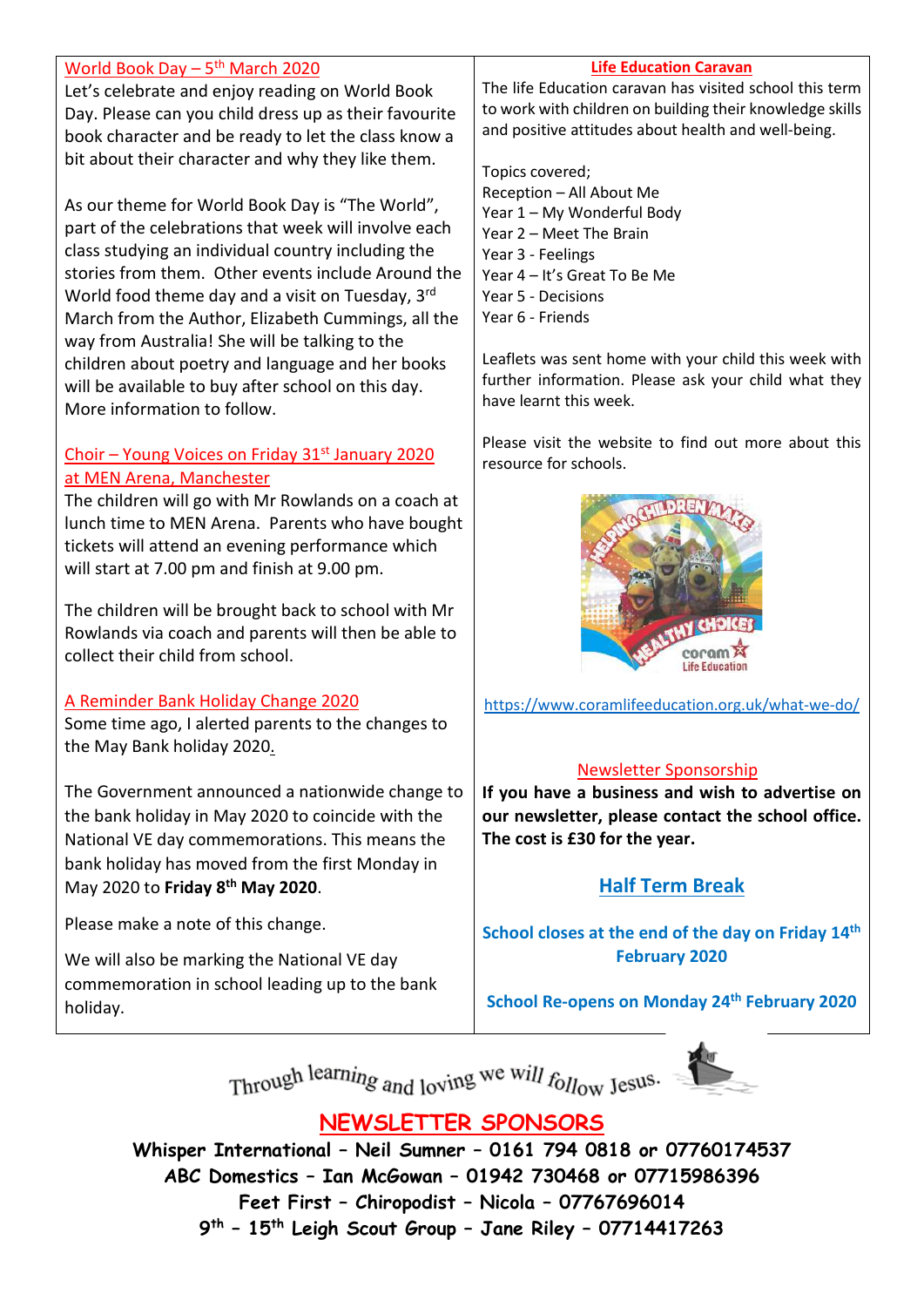